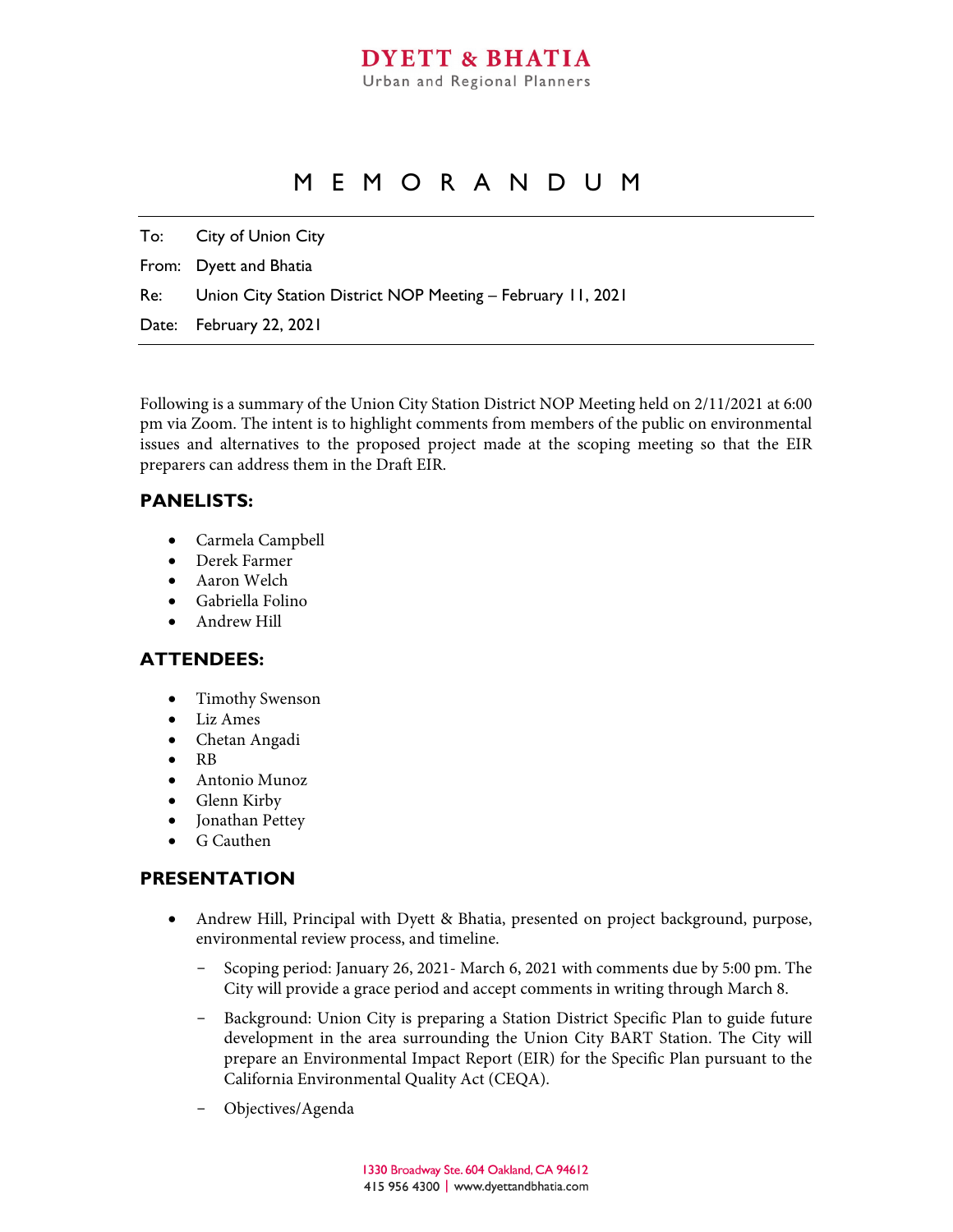# **DYETT & BHATIA**

Urban and Regional Planners

- Project Description: Planning Area
- Specific Plan Timeline/Organization/Strategies
- Environmental Review Process
- Purpose of EIR
- CEQA Requirements: Resource Categories/ Scoping Comments
- Project Resources
- Opportunities for Comment/Questions and Comments

### **SUMMARY COMMENTS FROM PUBLIC**

The following is a summary of public comments on environmental issues to address in the Draft EIR raised by participants at the February 11 scoping meeting:

- **Alternatives**  Several participants emphasized the need for an EIR alternative that considers higher density around the BART station in order to reduce VMT and promote transit use.
- **Hazardous Materials –** One commenter noted that there are two "clay capped" hazardous materials sites in the planning area. Sites that could contain hazardous materials should be identified in the EIR, including the restoration site and the site and the site on the Northern side of the sound wall behind the Amtrak. Mitigation measures should be developed as needed to address related impacts.
- **Preservation** Another commenter expressed the need to preserve the agricultural farmland on the Peterson and Ramirez farms and the historic Peterson farmhouse within the Gateway subarea.
- **Conservation** Conservation and protection of old Alameda and Alameda Creeks is an important environmental issue to address. The EIR should also address water conservation measures to replenish the ground water aquifer.
- **Liquefaction**  One commenter noted the Gateway site is in a liquefaction zone.
- **Fiscal Analysis** A fiscal analysis should be conducted for new development including the funding for new roadways and civic building required to support the city services. If new facilities are needed, the environmental impacts of constructing these facilities should be addressed in the Draft EIR.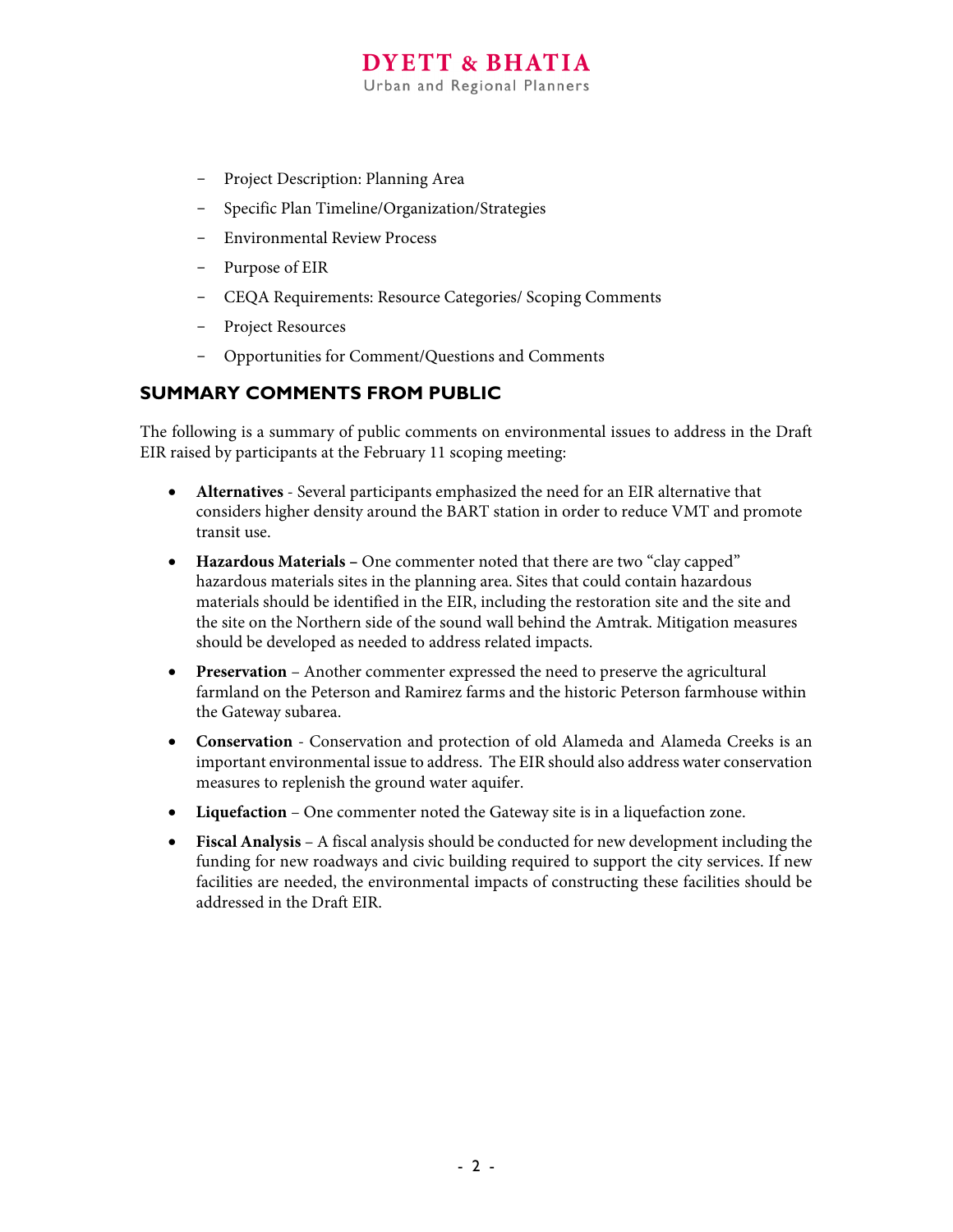## **DETAILED COMMENTS FROM PUBLIC:**

- Glenn Kirby: While I am intrigued by the mention of Agri-hood for the gateway would like more understanding as to what that is, it sounds a little unusual for a city. Would it involve a zoning designation that would lay out what the agricultural component would be and restrictions on chemicals?
	- Response (Carmela): In the summer/early fall this team went through a robust public outreach process looking at alternatives for different land uses within the Station District Specific Plan Area. Prior to that, we had wrapped up a General Plan effort, the Specific Plan process was to refine the land use vision. The Gateway site has been part of the housing element for the past 25 years. Has been identified for housing for many years, at first it was included as single-family housing. We are looking at more higher density housing. Through the specific plan process, there was a lot of feedback about the existing agricultural uses on the property. An example of the agri-hood concept exists in Santa Clara with an agricultural reserve– going beyond a community garden. Right now, are trying to provide a framework so if a future developer comes in, they will have an idea of the City's vision.
- RB: #1. I do not see any data in the report about all this new office and retail development. Union City is in a fiscal crisis right now because they have not developed appropriate office and retail development and I do not see how this project is going to do that. #2. You discuss housing; housing does not pay for itself unless you adequately create the financial mechanisms for it to work and Union City has not done that. I want that addressed in the EIR, and I want to see the data supporting the retail and office development that you claim is going to happen because if it was going to happen it would have happened already. It has happened in Hayward and Freemont but is not actually happening in Union City. Thank you.
	- Response (Carmela): There is a vision for this area, within the core, the City owns three parcels (blocks) that we have identified for offices. We are in an exclusive negotiating agreement with a developer, who does BioTech development. With everything that is going on, and what is happening with the office market, I cannot tell you when it will come to fruition. But what we always think about when we consider Union City being successful, we believe in a jobs housing balance and think it is critical. We do have a housing development proposed to the Station East area, and as part of the project, the City is having a fiscal impact study prepared.
	- Response (Andrew): The EIR is a primarily environmental impact document but does get at the fiscal implications in a few different ways. One of the fundamentals will be projections, which will be grounded in economic realities over the 20-year life of the plan. Also, certain aspects like the public services aspect of the EIR that would increase the need for fire stations, police stations, schools, which could have an impact on city finances. As Carmela said there is a fiscal impact analysis that is part of the plan.
- Liz Ames (BART Director for Union City): I ran on a campaign that questioned the East West Connector, now the Quarry Lakes Parkway. Roughly 200 million dollars or more, the area in question where the road is that goes through the Gateway site which goes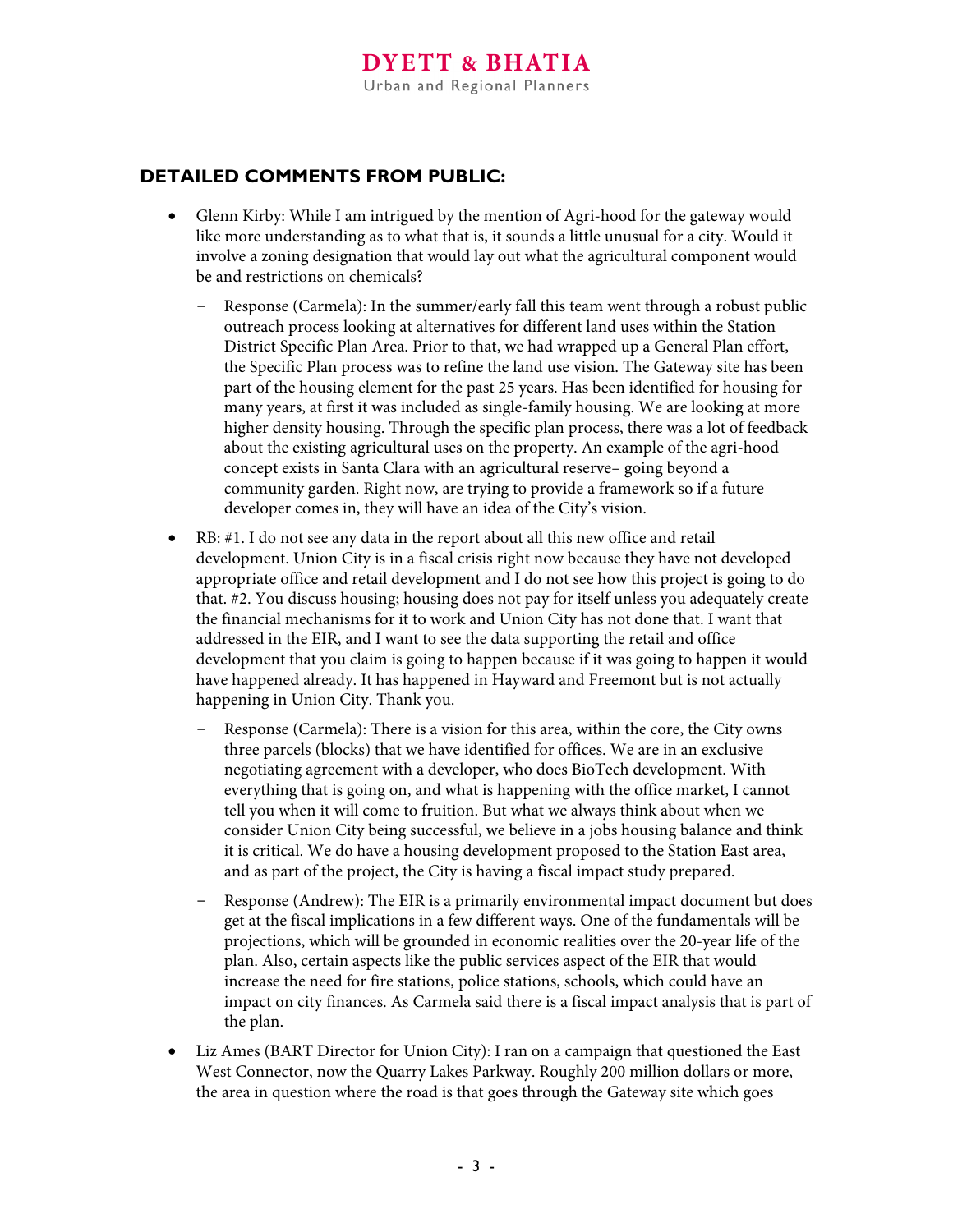through the Ramirez and Peterson Farms and possibly will take out the Peterson farmhouse, which is of national significance. The question is, as a BART director we want to focus on transit-oriented development and walkability, and a job housing balance, I know a lot of folks want to see that. But really this project is an expressway loaded with housing on it. I hope to see housing at the marketplace, the community had spoken out about preserving the Gateway site as a conservation site, it is really close to our watershed. I would like the City to look for ways to preserve the gateway site, adapt to climate change, adapt a vision where we are not installing a 4-way expressway that connects to a 6-way expressway. If that is possible consider making it a conservation area, or a linear park, and focus the development in a ½ mile radius around the BART station. I really hope the City turns this around to be a more traditional Transit Oriented Development. At this point it seems like a suburb with an expressway and it just is not going to give us the results, the viability of the station is going to be auto-centric. Thank you.

- Response (Andrew): It sounds like that question is about a specific alternative in the EIR looking at ways to address potential traffic impact, options for further densification around the station, to get around some of the impacts that were discussed. There are going to be aa range of feasible alternatives which could reduce or avoid the impacts of the proposed plan so that sounds like good information which can inform those alternatives.
- Response (Carmela): Quarry Lakes Parkway has gone under its own review and CEQA and has been approved. It is considered part of the planned network. Any outcome of the environmental document will have no bearing on the project, as it is an approved project. Includes robust bicycle and pedestrian facilities.
- Jonathan: My question is towards the two caps which are in the core part of the district. I do not know if I missed this in previous meetings or reports, but was wondering how the City was going to address those if they should be developed? With specific concern about the community, which is sandwiched between the play gaps, most people know that next to the BART train tracks, and the smaller one on the other side of the sound wall behind the Amtrak.
	- Response (Carmela): The restoration site was part of the former Pacific State Steel factory. The majority of what is in there, in terms of contamination is slag, which is large pieces of medical, of course that is an issue, should it rain have those heavy metals leaking into the water. It was then capped, and so seal, we consider this a longterm vision for development, no current plans for development, at its top its 7 acres, if you were to remove the dirt it is a 16-acre site, if we were to develop this site it would be under strict regulation. Right now some development is allowed on top of the Cap. In the environmental document there will be information regarding this site and reference to its status. Re the second property: believe it is owned by Alameda Property. We will research to find out more regarding this site.
- G Cauthen: Professional engineer and the president of the Bay Area Transportation Working Group, calling something transit oriented does not make it so. In the Bay Area about 25% of all trips are commute trips and of that 25% only about 15% of those are transit commute trips. Only 4% of total trips are transit commute trips, if that figured doubled, then 7-8% trips are transit commute trips, makes it 90% of trips still automobiles, unless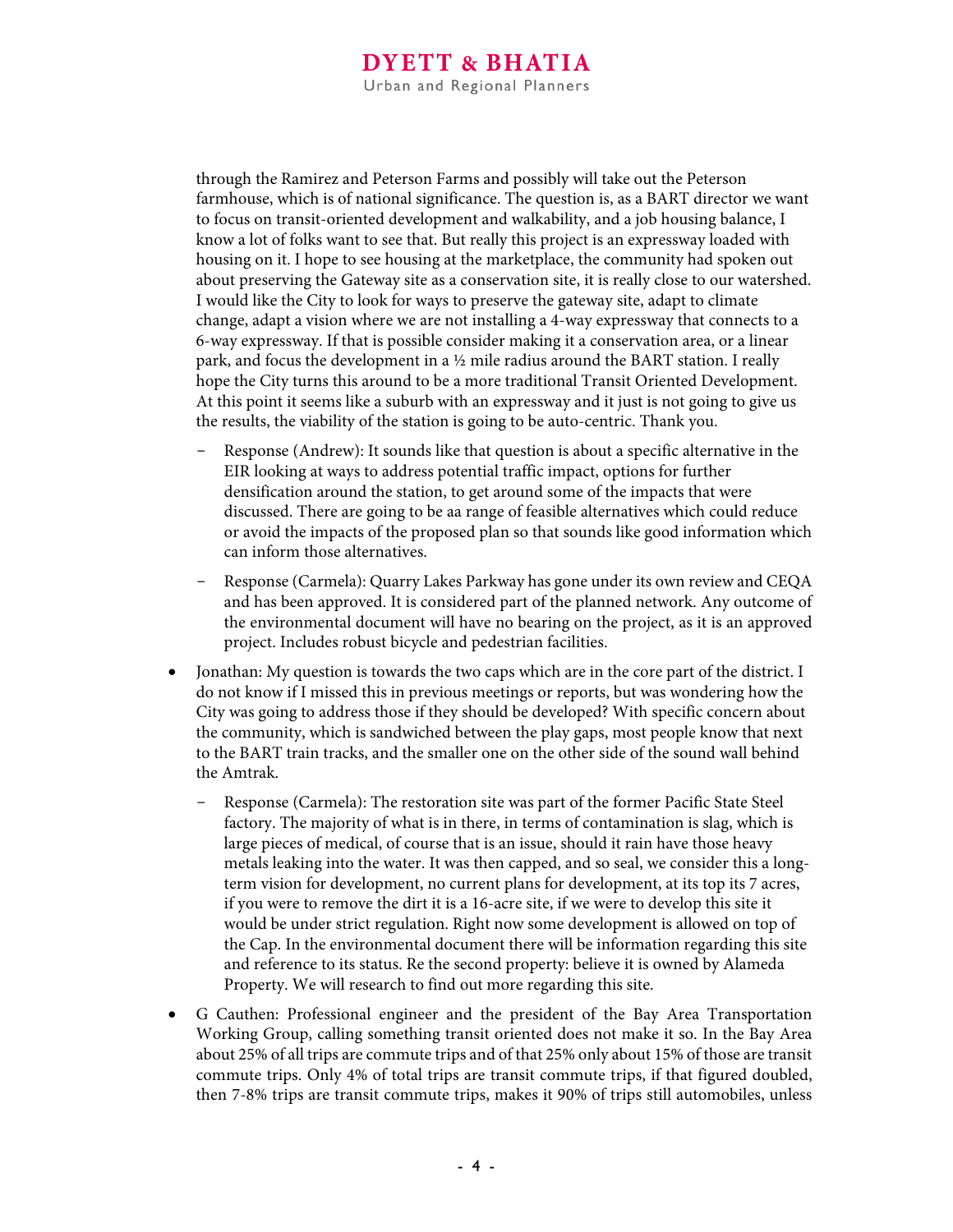we make a real attempt to attract people away from the car, for all of the trips, then transit is transit in name only. People want to build a completely new highway to the housing developments door. The rest of the development there is a lot of commercial uses being planned, one way we could address this issue in a logical way, make the destinations for non-transit uses be accessible by walking by biking anything but getting in a car.

- Response (Andrew): Important focus of the plan will be TDM strategies, also will point out that studies have shown that work-related trips that are more likely to use transit, and there is a fair amount of office planned near the station which will help address the impotence of TOD the commentator referred to. The Transportation Analysis will show how the plan will help shift modes of transportation.
- RB: Andrew, I appreciate your comments in response to my comments and understand that you will analyze vehicle miles traveled. I think Mr. Caufen is right spot-on, what is going to happen is there will be a lot of housing development there, single-family housing which is tied to a car and not to a car which will create even more traffic and will need to be analyzed by the EIR. The problem that Union City has had, the problem is that real Transit Oriented Development, you need to bring in uses that are tied to transit. I hope that part of the environmental analysis you really look at this, that as part of the environmental analysis, is the city going to do an independent fiscal impact analysis of the plan? That individually corroborates what is presented in this plan.
	- Response (Carmela): When projects come in they are required to do a fiscal impact analysis, to make sure they are not going to be costing the city in the long run. Two developments have reduced car parking, trying to set a future where folks do not need to depend on their cars so much. We are looking to add residential and increase density in the Market Place.
	- Response (Andrew): All of these comments feed into the alternatives with higher densities that could do more to facilitate transit-oriented development and it seems like there is a lot of support for that and so will be taken into consideration.

## **QUESTIONS FROM ZOOM Q&A:**

- Liz Ames: Gateway Alternatives should include: re-establishment of prime agricultural farmland for the Peterson and Ramirez farms, conservation of protection of old alameda and Alameda Creeks, preservation of the historic Peterson farmhouse. All these conservation measures could be considered as a priority conservation area and address the city's municipal code standards for parklands, Yours, Liz Ames, BART Director.
- Liz Ames: The Marketplace Alternatives: housing rather than building housing on a green field site for an agri-housing project proposed at the Gateway site. Yours. Liz Ames, BART Director.
- Liz Ames: Conservation measures should be considered in response to climate adaption plans for the city. The Gateway site is noted to be in a liquefaction zone. This was not proposed in the EIR for the East West Connector. Yours. Liz Ames.
- Liz Ames: The EIR should address water conservation measures to replenish the ground water aquifer. Liz Ames.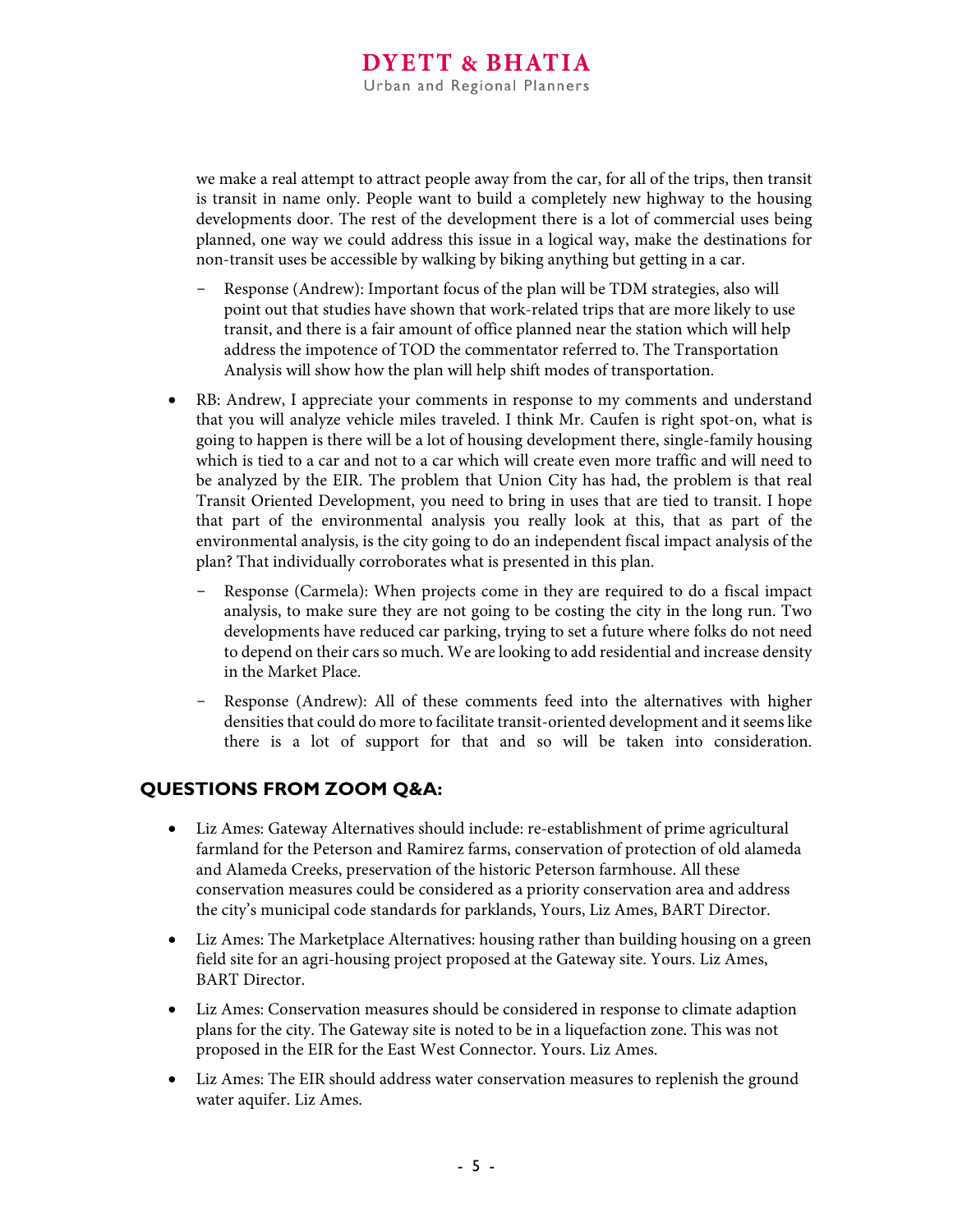- Liz Ames: Riparian corridors and a linear Park should be reestablished instead of storm water retention basins proposed on agricultural land/ Ramirez farm.
- Liz Ames: Please also consider an alternative that the Quarry Lakes Parkway be not considered to connect with the East West Connector, an expressway connection to 1880 to 238.
- Larry Gissible: Development of the Core section will eliminate the Union City Parking Lot for BART riders. There is limited parking at the BART station. Already people park illegally at the Market Place. What will be done to replace the parking??
- Liz Ames: The robust public outreach asked for preservation of the Ramirez Farm and Peterson farmhouse and asked for the City to consider housing within the ½ mile radius of the BART Station. Extending housing on a potential conservation area, is not necessary nor is a vision for climate adaption. Yours. Liz Ames.
- Liz Ames: Why not work with a non-profit to preserve the Gateway site for conservation purposes? Liz Ames, BART Director
- Liz Ames: Looking forward, Union City is a commuter city will not jobs near Transit. The East West Connector is funded by taxpayers and is not funded by developers. Please show the fiscal analysis of all the development and include the funding for new roadways and civic building required to support the city services. City finances are critical to the cities health and the city is in a financial crisis.
- Glenn Kirby: The scope and scale of this plan will result in significant demand on infrastructure. There is a proposed arterial roadway referred to as Quarry Lakes Parkway. This proposed roadway would complete the circulation system for all modes of travel and facilitate services to the district. I believe that if this plan is approved and the Quarry Lakes Parkway is not provided there will be significant impacts on the district and the surrounding area. The completion of the roadway circulation system is necessary to avoid significant traffic impacts.
- Liz Ames: The East West connector and Quarry lakes Parkway (over \$200M) is not fully funded and should be considered as an alternative, not a preferred project. The Planning and Economic Director mentioned not to evaluate the option removing the Quarry Lakes Parkway and moving housing closer to BART within the ½ mile radius. Thank you, Andrew, for a proposal my constituents have asked for which is considering the housing near transit – within the ½ mile radius from BART and reevaluate housing closer to BART! Building a suburb near a 4-lane roadway is a decades old planning model. Yours. Liz Ames, BART Director.
- Chetan Angadi: Can you put more street lights on 11th street and make it fancy like future downtown, it too dark even to walk near fountain?
- Liz Ames: Union City has had trouble delivering jobs near transit and has had an exclusive negotiating agreement for several years now by only a 2-story office building has been constructed. We can't assume the BART station will be a town center without more density near the station rather than sprawling housing outside the 1/2 mile radius. I along with the BART Board in 2019 approved the eastern pedestrian/bike access. The transportation section should also look through the regional supercommuter traffic the